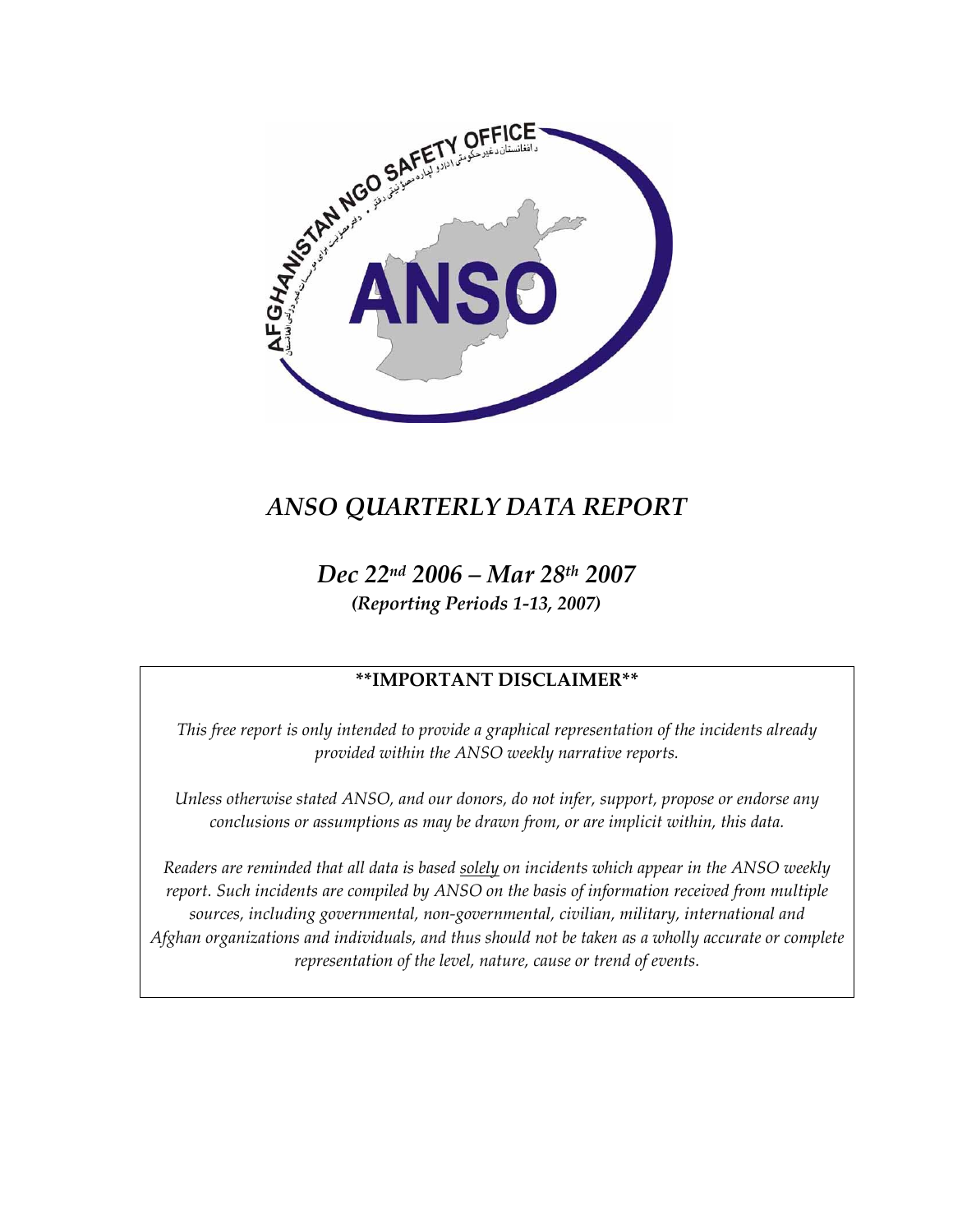#### **INTRODUCTION**

Since the beginning of the year NGO's have been directly impacted in **34**  separate incidents ranging from armed robberies, arson, IED strikes and murders through to intimidations, petty theft and harassments.

Incidents and attacks have come at the hands of criminals, insurgent forces, ideologues and even the International military assigned to protect the development effort.

Sadly, two individuals have lost their lives to these events while fourteen other organizations have sustained damage or loss to facilities and vehicles.

Contrast this to 2006, a year widely reported to have been the worst on record, and for the same period of January – March ANSO recorded just **7** direct incidents against NGOs and a single fatality.

Despite this notable increase, ANSO continues to believe that NGOs remain widely accepted and appreciated and that the data presented herein supports that belief.

Beyond NGOs, ANSO has continued to track the devastating impact of conventional and asymmetric conflict across the country.

A depressing total of 264 civilian deaths have been entered in to our database, the causes of which are leading to new insights on the nature of 'human security' in Afghanistan that should be of interest to all readers.

ANSO has also continued to track and document multiple AOG related incidents and presents here for the first time a fully disaggregated chart of these events for your examination and analysis.

The impact of the winter on this data should be considered, especially with regards to crime and attacks levels which could be seasonally low/high respectively.

This free quarterly report is intended to provide support and information to NGO planning and policy making for the remainder of 2007.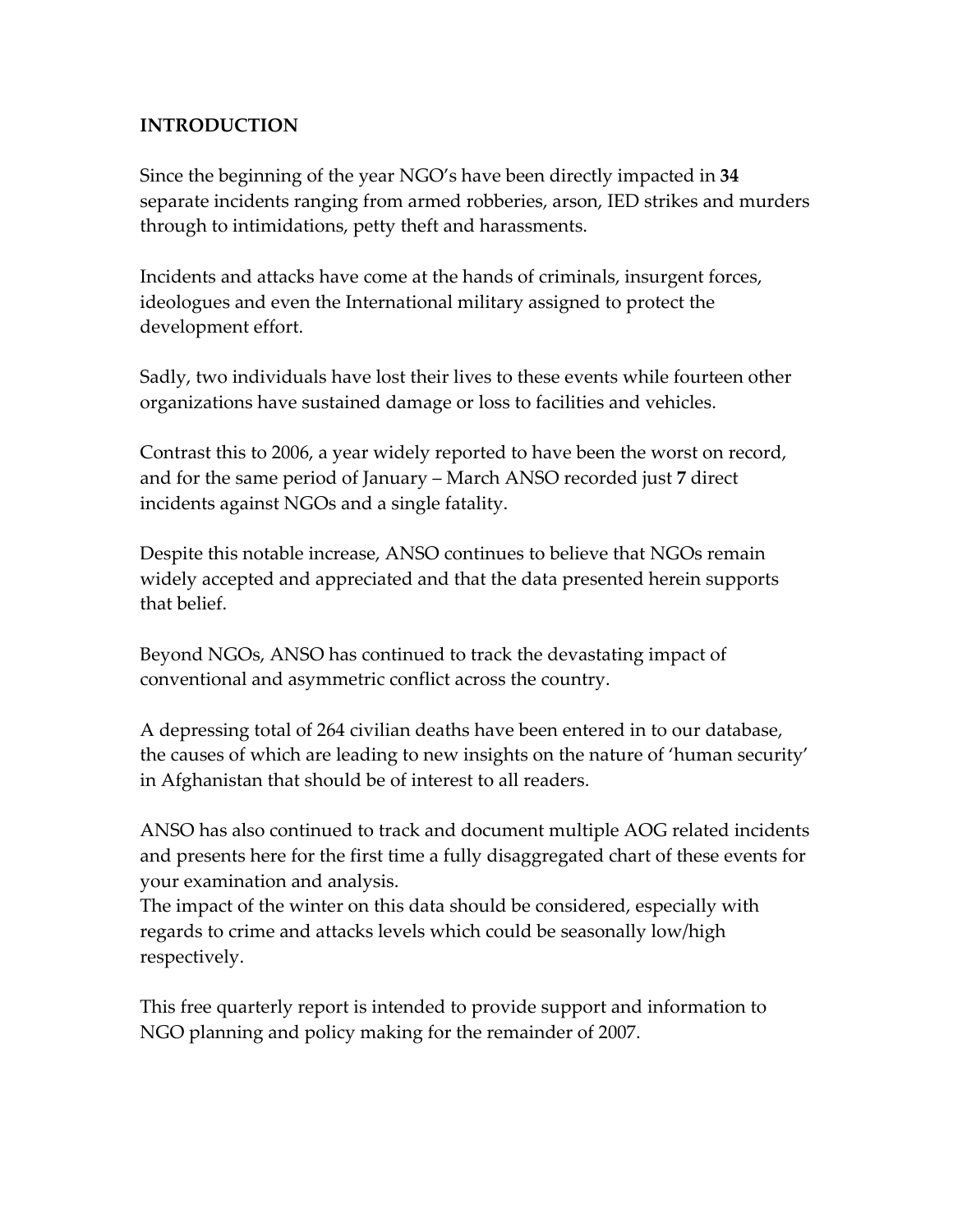### **SECTION 1: Impact on NGO**

**1. NGO Direct Incidents:** It shows that although high, the volume of incidents against NGOs has not shown a significant increase/decrease over 3 months. Had any group initiated an organized campaign against NGO we would expect to see a steep incline in these figures.



**2. Cause of Direct Incidents:** It shows that the vast majority of direct incidents are caused by crime rather than conflict. The fact that the 'AOG caused incidents' drop off significantly, reinforces the belief that there is no wide spread 'anti-NGO' campaign.

IMF earns a place on the chart for occupying an NGO office in Nuristan.

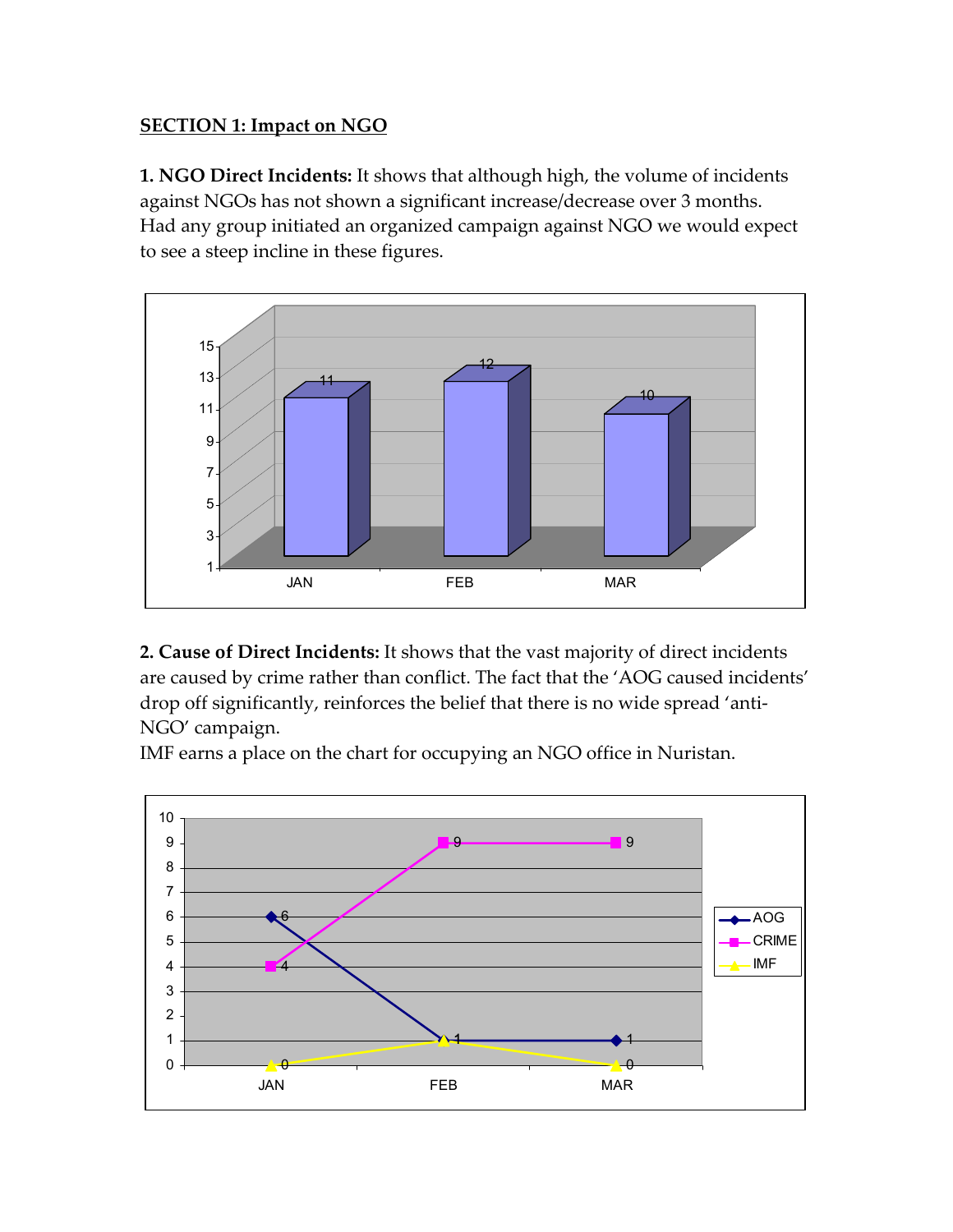**3. NGO Incident Mapping:** Attacks and incidents against NGO have occurred in 18 of Afghanistan's provinces indicating that there are not really any 'safer' areas in terms of being directly targeted or victimized.

The relationship between crime and high concentrations of NGO staff and assets is clearly demonstrated in the patterns for Kabul, Nangahar and Herat.

The wide distribution of incidents supports the idea of isolated, unrelated events and does not provide any evidence of an organized anti-NGO campaign.

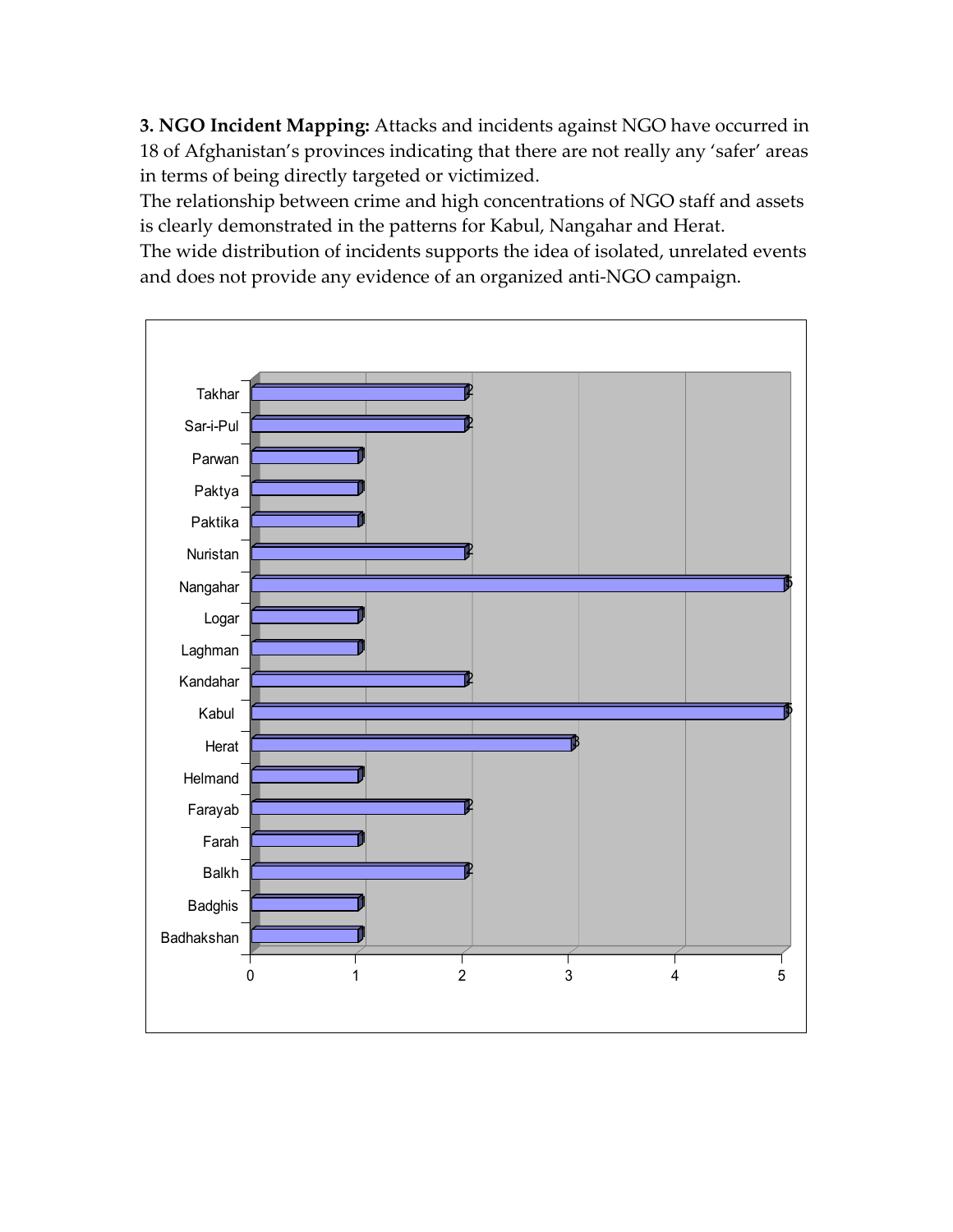**4. AOG against NGO Incident Types:** The table does not reveal any main or recurrent AOG type attacks against NGOs although it does indicate the willingness of some groups to apply deadly force.



**5. Crime against NGO Incident Types:** The table demonstrates that, by far, the greatest risk to NGOs has been of armed robbery whilst in transit followed by home invasion.

It should be noted that in many of these cases it would have been difficult for the assailants to know that the vehicle belonged to an NGO prior to stopping it. The prevalence of 'in-transit' armed robberies must be logically associated with their relative wealth and the overall volume of NGO vehicles per capita of local population, especially in remote areas and roads.

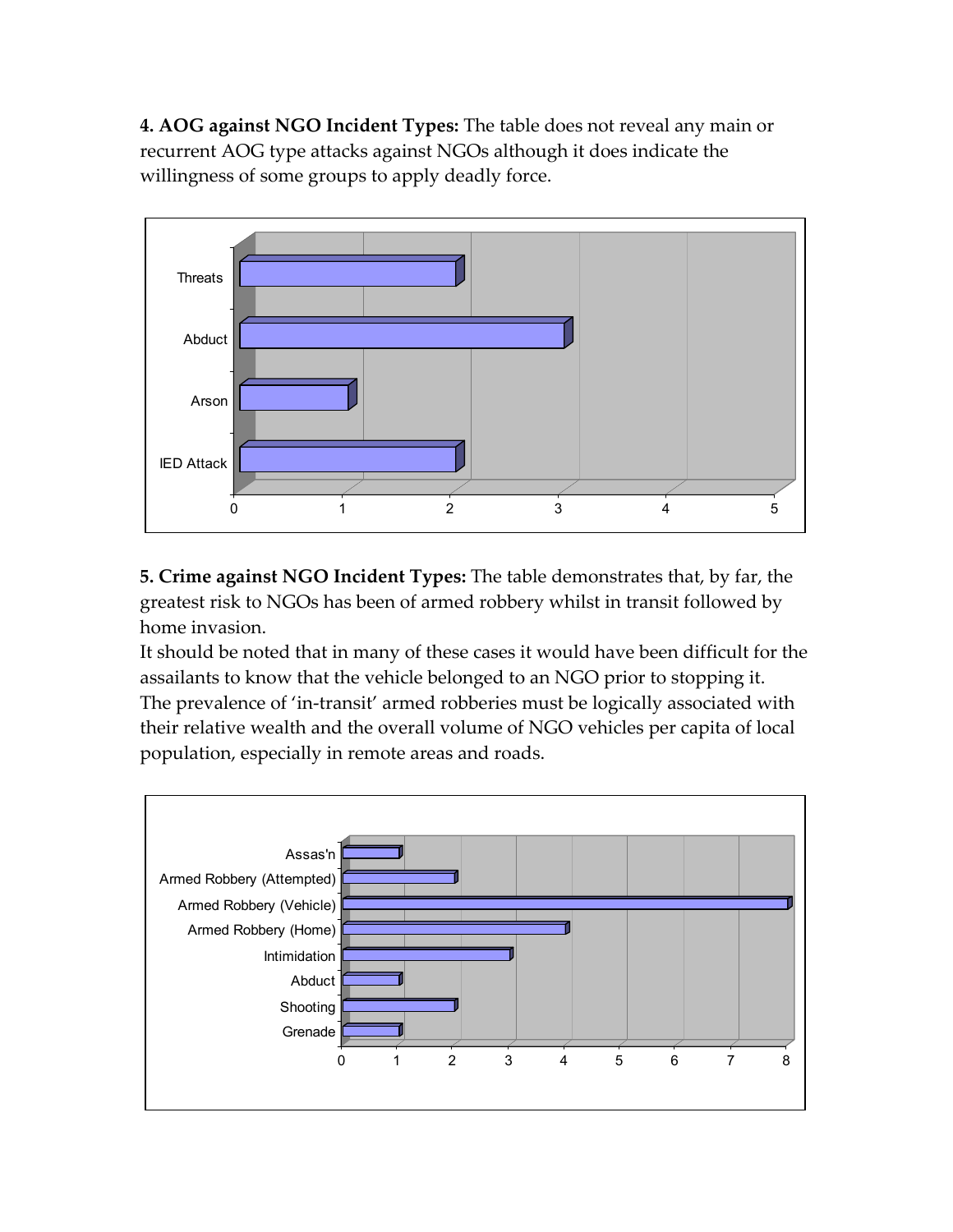#### **SECTION 2: The Conflict**

Although South and East suffer higher volumes of attacks, the data indicates that the Armed Opposition is active almost anywhere in the country. To date just 4 provinces (Ghor, Bamyan, Daykondi and Samangan) have yet to record an AOG related incident although this could be due to lack of reporting rather than lack of incidents. The overall level of attacks is still roughly half of the volume recorded per week in summer 2006.

**1. Total Attack Trends:** This chart demonstrates that the overall volume of AOG attacks has not fluctuated significantly over the last 3 months but…



**2. Tactic Attacks Trends:** When we look at the same data as above disaggregated by the tactic used we see that there are clear patterns of increase in the use of both suicide and close range attacks. The data is consistent with AOG statements regarding a return to 'guerilla' tactics. The increases should also bee seen as associated with ISAF Operation Achilles and improving weather.

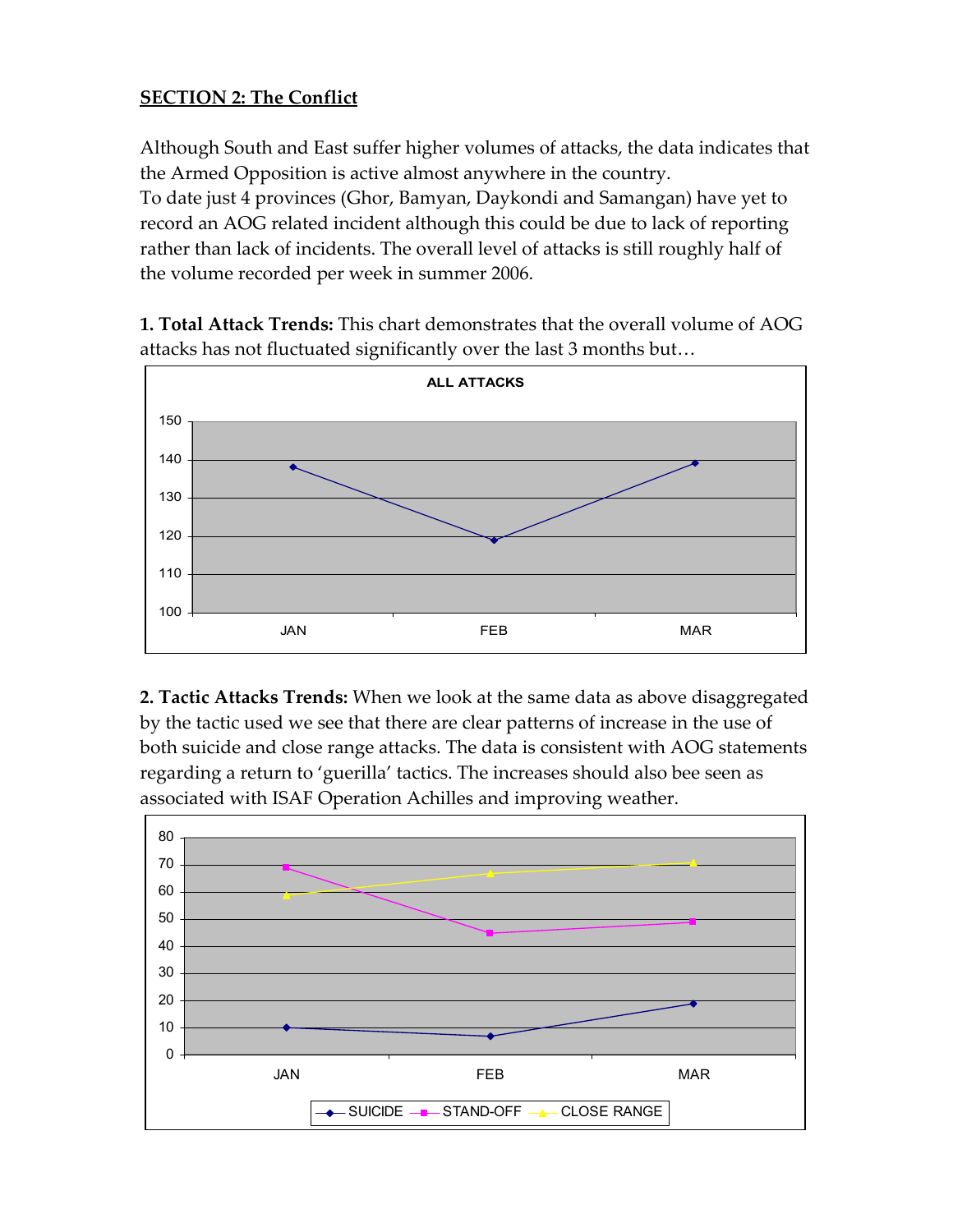**3. General Attack Diversification:** Chart shows the ratio of tactics to one another over the entire period. If the information were disaggregated by time you would see a marked growth in the percentage of suicide strikes from about 2-3% in Jan to 12-15% in Mar.



**4. Stand-Off Attack Diversification:** Chart shows the diversification of tactics in the 'Stand-Off' range and indicates that the use of remote or time delayed IED is by far the preferred tactic. Although the targets of such attacks are almost uniquely ANP or IMF, the prevalence of IED as a stand-off tactic carries significant risk of collateral damage to NGOs. It is interesting to note that during this period the ANP and other actors have located and defused a further 176+ IED prior to detonation.

This is almost an impressive 1-2 (fail/succeed) ratio with actual IED strikes.

![](_page_6_Figure_4.jpeg)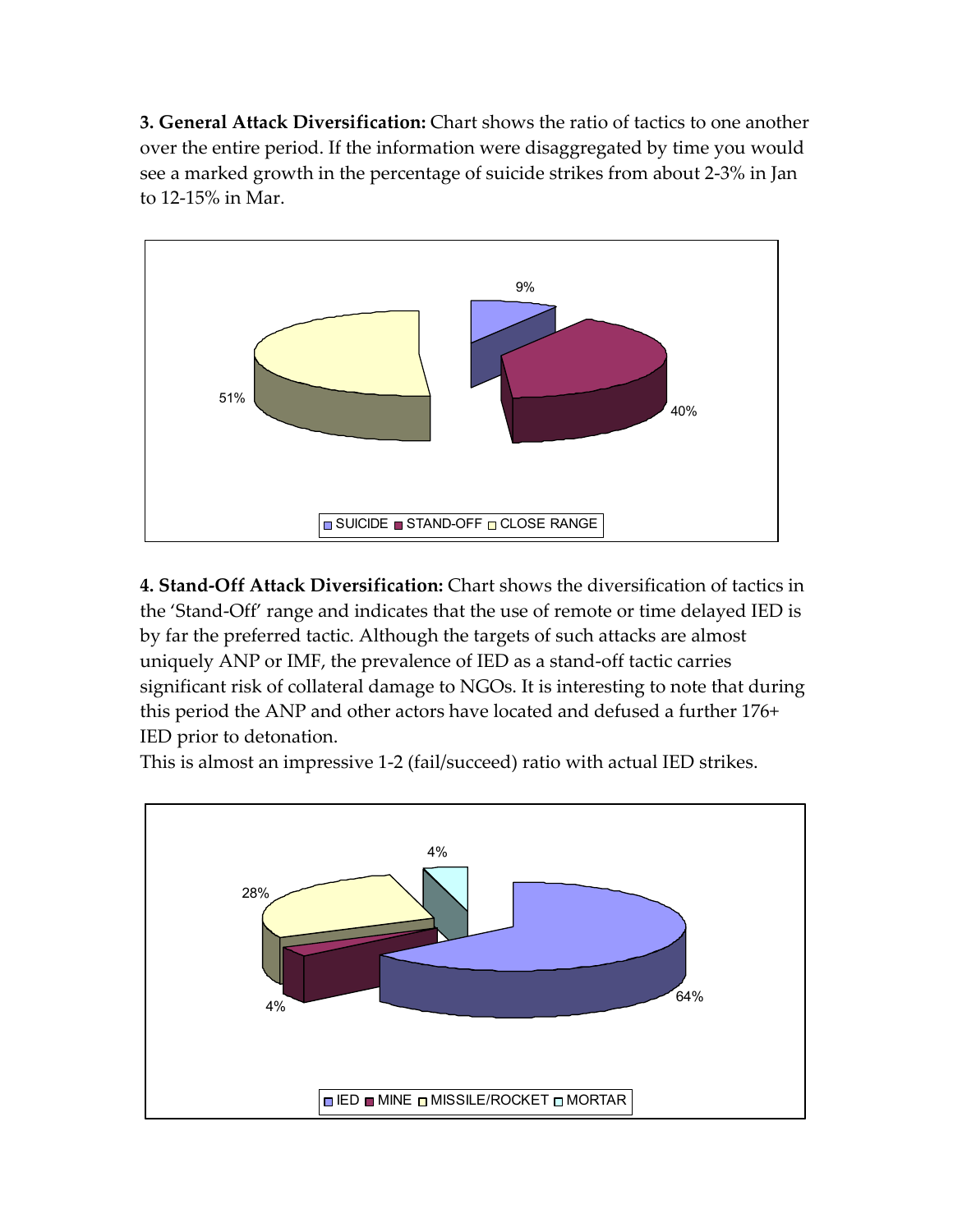**5. Regional Incident Profiles (6):** These show the combined AOG related incidents by province. Included in the figures are all suicide, stand-off and close range attacks plus all threats, abductions, thefts and assassinations. Please note the differing chart scales when making visual comparisons.

![](_page_7_Figure_1.jpeg)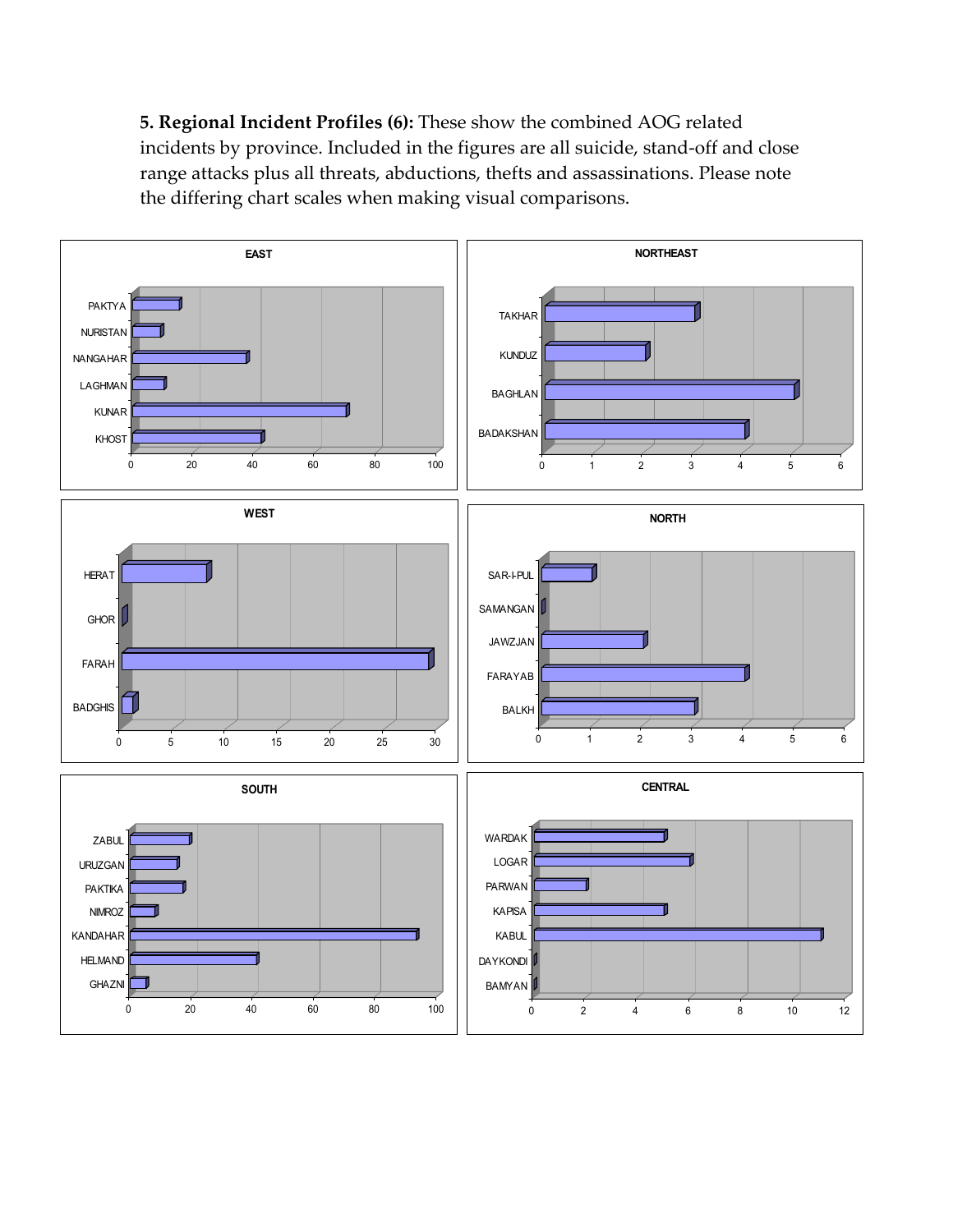![](_page_8_Figure_0.jpeg)

![](_page_8_Figure_1.jpeg)

**7. Suicide Attacks II:** Volume (Severe spike in recent week, x3 increase on 2006)

![](_page_8_Figure_3.jpeg)

## **8. Suicide Attacks III:** Target (49% ISAF/PRT)

![](_page_8_Figure_5.jpeg)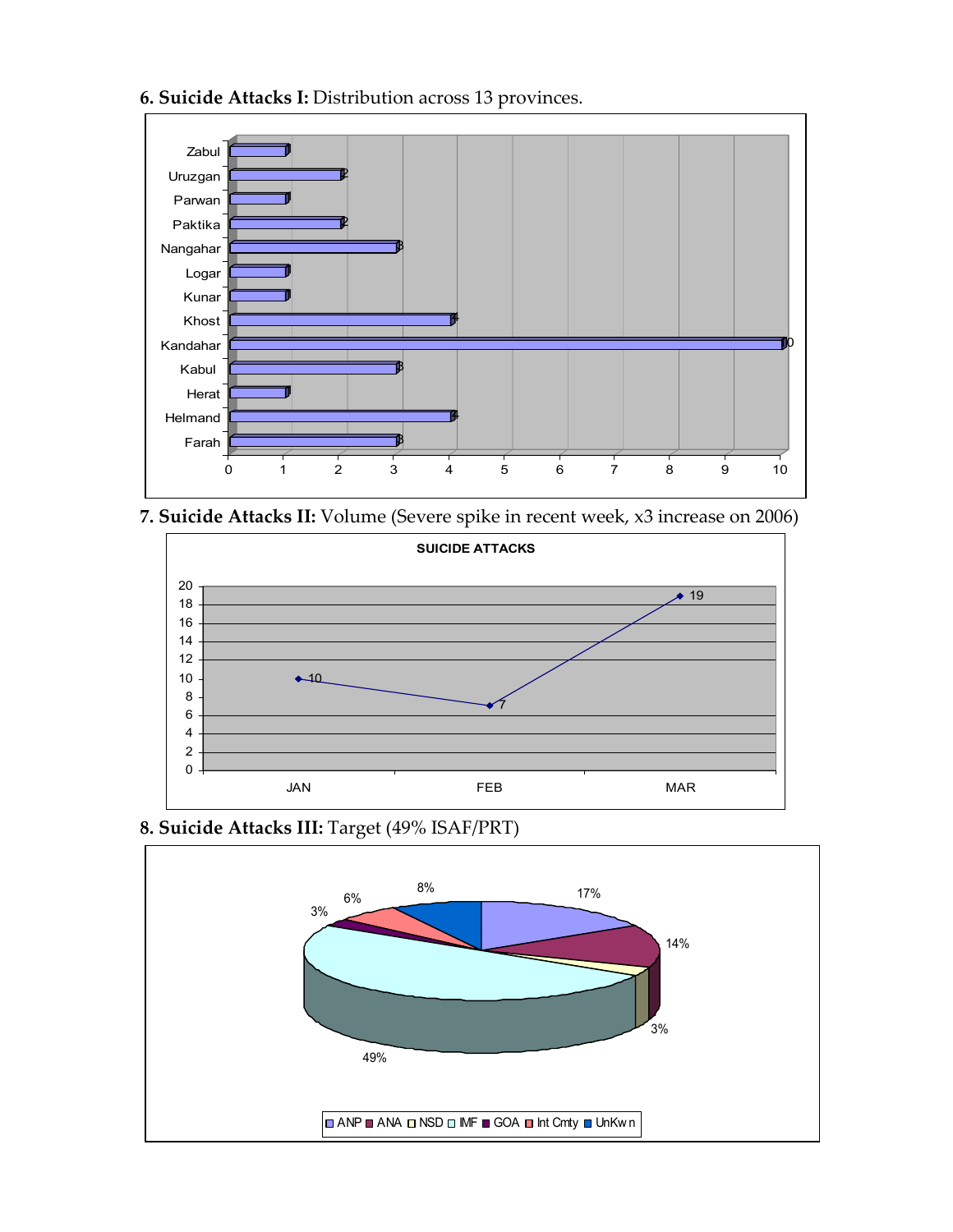## **SECTION 3: Deaths and Injuries**

**1. Deaths per Sector:** Shows those who have been killed by conflict and crime combined in different social groups. It demonstrates that civilian males and the ANP are bearing the brunt of both crime and conflict across the country.

![](_page_9_Figure_2.jpeg)

**2. Ratio of Civilian Deaths Caused by Different Sectors:** This demonstrates that nearly as many civilians have been killed by acts of crime as have been killed by AOG attacks for this period. Additionally it shows that civilian casualties at the hands of IMF are not small and need to be understood in terms of eroding perception of the wider international community.

![](_page_9_Figure_4.jpeg)